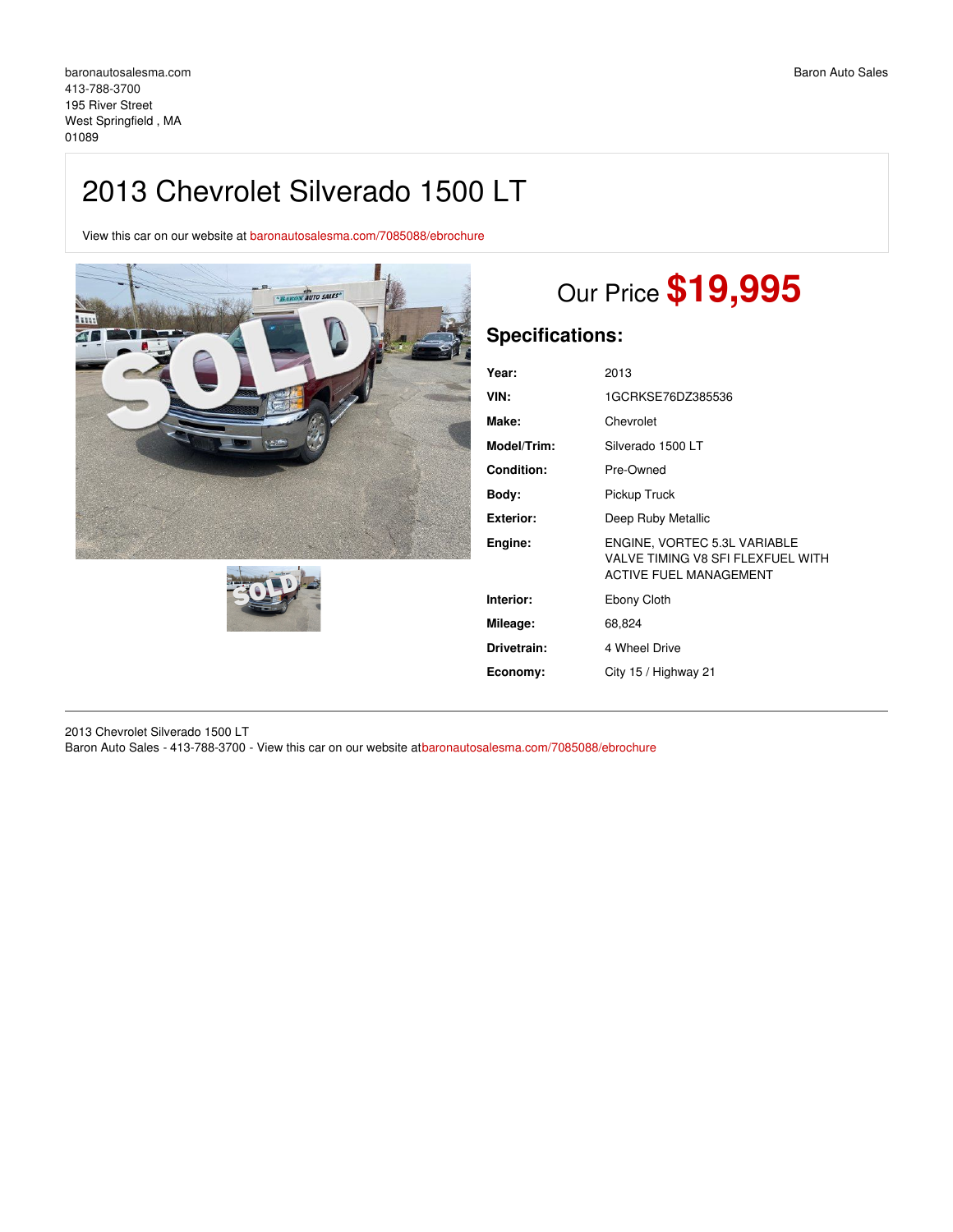

2013 Chevrolet Silverado 1500 LT

Baron Auto Sales - 413-788-3700 - View this car on our website at[baronautosalesma.com/7085088/ebrochure](https://baronautosalesma.com/vehicle/7085088/2013-chevrolet-silverado-1500-lt-west-springfield-ma-01089/7085088/ebrochure)

### **Installed Options**

#### **Interior**

- Air conditioning, single-zone manual front climate control
- Assist handle, front passenger (Also includes rear assist handles in the headliner on Extended and Crew Cab Models.)
- Coat hooks, rear driver and passenger side
- Cruise control, electronic with set and resume speed, located on steering wheel
- Cup holders, front (Also includes rear cupholders on Extended and Crew Cab models.)
- Door locks, power includes Remote Keyless Entry
- Driver Information Center with odometer, trip odometer and message center (monitors numerous systems depending on vehicle equipment level including low fuel, turn signal "on", transmission temperature and oil change notification) (Driver Information Center controls are operated through the trip odometer button unless (UK3) steering wheel mounted audio controls is ordered. On 1LT, 1SF and 1LZ, includes 8-point compass and outside temperature.)
- Floor covering, color-keyed carpeting with rubberized vinyl floor mats (Extended and Crew Cab models also include rear floor mats) (May be substituted with (BG9) Black rubberized vinyl floor covering.)
- Instrumentation, analog with speedometer, odometer, fuel level, engine temperature, and tachometer (Includes voltmeter and oil pressure indicators.)
- Lighting, interior with dome and reading lights, illuminated entry feature and backlit instrument panel switches
- Mirror, inside rearview manual day/night
- Power outlets, 2 auxiliary instrument panel-mounted with covers, 12-volt
- Remote vehicle starter prep package includes Remote Keyless Entry with 2 transmitters, panic button and content theft alarm (To enable remote start capability, new key fobs and vehicle reprogramming are required. Please see dealer for details. Remote Keyless Entry does not lock/unlock tailgate.)
- Seat adjuster, manual lumbar control on the driver-side Seat trim, Premium Cloth
- Seat, rear 60/40 folding bench (folds up), 3-passenger, folding (includes child seat top tether anchor) (Requires Extended or Crew Cab Models.)
- Seats, front 40/20/40 split-bench, 3-passenger, driver and front passenger manual reclining center fold-down armrest with storage, lockable storage compartment in seat cushion (includes auxiliary power outlet), adjustable outboard head restraints and storage pockets on<br>On Extended and C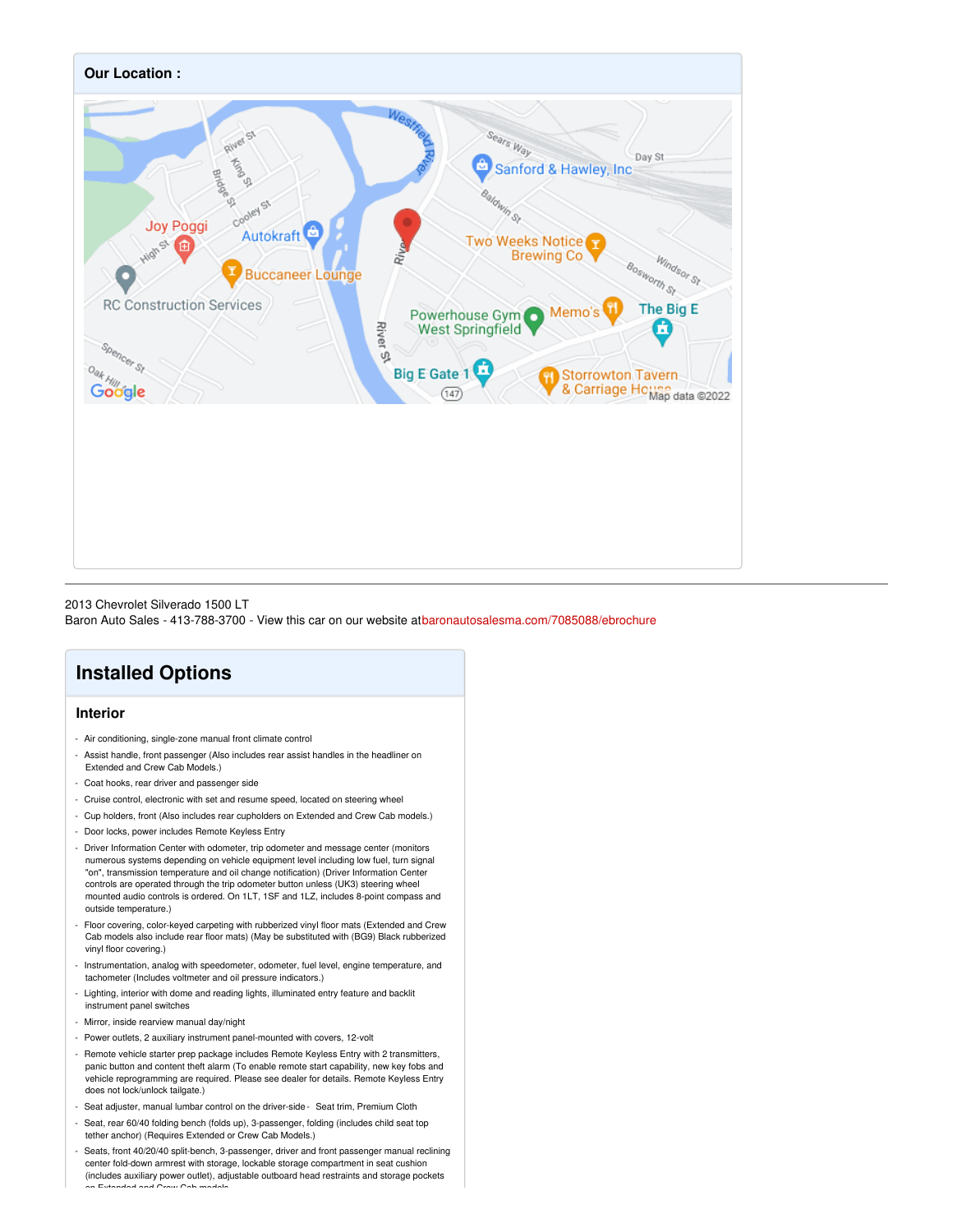on Extended and Crew Cab models

- Steering column, Tilt-Wheel, adjustable with brake/transmission shift interlock
- Steering wheel, leather-wrapped with theft-deterrent locking feature
- Visors, driver and front passenger, sliding with clip and illuminated vanity mirror on driver and passenger-side, Opal Gray-colored
- Warning tones headlamp on, key-in-ignition, driver and passenger buckle up reminder and turn signal on
- Windows, power with driver Express-Down
- Windows, power, rear access door (Requires Extended Cab Models.)

#### **Exterior**

- Air dam, Black
- Bumper, front chrome (Includes chrome bumper bar and end caps with painted silver lower section.)
- Bumper, rear chrome, step-style with pad- Door handles, Black
- Glass, Solar-Ray deep-tinted (all windows except light-tinted glass on windshield and driver- and front passenger-side glass) (With Regular Cab models, includes rear window. With Extended Cab models, includes rear and rear quarter windows. With Crew Cab models or (C49) rear-window defogger, includes light-tinted rear window.)
- Grille, chrome surround
- Headlamps, dual halogen composite with automatic exterior lamp control and flash-to-pass feature
- Lamps, dual cargo area lamps
- Mirrors, outside heated power-adjustable, Black, manual-folding (Upgradeable to (DPN) outside vertical camper mirrors.)
- Moldings, bodyside, body-colored (Moldings are deleted if any SEO paint is ordered.)
- Pickup box, Fleetside
- Recovery hooks, front, Black (Standard on 4WD models. Not available with (WEA) Z71 Appearance Package.)
- Spare tire lock keyed cylinder lock that utilizes same key as ignition and door
- Tire carrier, outside spare, winch-type mounted under frame at rear
- Tires, P265/70R17 all-season, blackwall includes a blackwall spare tire (Requires 4WD models. Not available with (Z71) Off-Road Suspension Package or (WEA) Z71 Enhanced Package.)
- Wheel, 17" (43.2 cm) steel spare (spare wheel will not cosmetically match the other 4 wheels)
- Wheels, 4 17" x 7.5" (43.2 cm x 19.1 cm) 6-lug chrome-styled steel includes chrome center caps (spare wheel will not cosmetically match the other 4 wheels) (Upgradeable to (P46) 4 - 17" x 7.5" (43.2 cm x 19.1 cm) 6-lug aluminum wheels, (N87) 4 - 18" x 8" (45.7 cm x 20.3 cm) aluminum wheels or  $(S80)$  4 -  $20"$  x 8.5" (50.8 cm x 21.6 cm) chrome clad aluminum wheels. Not available with (Z71) Off-Road Suspension Package.)
- Wipers, front intermittent wet-arm with pulse washers

#### **Safety**

- Air conditioning, single-zone manual front climate control
- Assist handle, front passenger (Also includes rear assist handles in the headliner on Extended and Crew Cab Models.)
- Coat hooks, rear driver and passenger side
- Cruise control, electronic with set and resume speed, located on steering wheel
- Cup holders, front (Also includes rear cupholders on Extended and Crew Cab models.)
- Door locks, power includes Remote Keyless Entry
- Driver Information Center with odometer, trip odometer and message center (monitors numerous systems depending on vehicle equipment level including low fuel, turn signal "on", transmission temperature and oil change notification) (Driver Information Center controls are operated through the trip odometer button unless (UK3) steering wheel mounted audio controls is ordered. On 1LT, 1SF and 1LZ, includes 8-point compass and outside temperature.)
- Floor covering, color-keyed carpeting with rubberized vinyl floor mats (Extended and Crew Cab models also include rear floor mats) (May be substituted with (BG9) Black rubberized vinyl floor covering.)
- Instrumentation, analog with speedometer, odometer, fuel level, engine temperature, and tachometer (Includes voltmeter and oil pressure indicators.)
- Lighting, interior with dome and reading lights, illuminated entry feature and backlit instrument panel switches
- Mirror, inside rearview manual day/night
- Power outlets, 2 auxiliary instrument panel-mounted with covers, 12-volt
- Remote vehicle starter prep package includes Remote Keyless Entry with 2 transmitters, panic button and content theft alarm (To enable remote start capability, new key fobs and vehicle reprogramming are required. Please see dealer for details. Remote Keyless Entry does not lock/unlock tailgate.)
- Seat adjuster, manual lumbar control on the driver-side Seat trim, Premium Cloth
- Seat, rear 60/40 folding bench (folds up), 3-passenger, folding (includes child seat top tether anchor) (Requires Extended or Crew Cab Models.)
- Seats, front 40/20/40 split-bench, 3-passenger, driver and front passenger manual reclining center fold-down armrest with storage, lockable storage compartment in seat cushion (includes auxiliary power outlet), adjustable outboard head restraints and storage pockets on Extended and Crew Cab models
- Steering column, Tilt-Wheel, adjustable with brake/transmission shift interlock
- Steering wheel, leather-wrapped with theft-deterrent locking feature